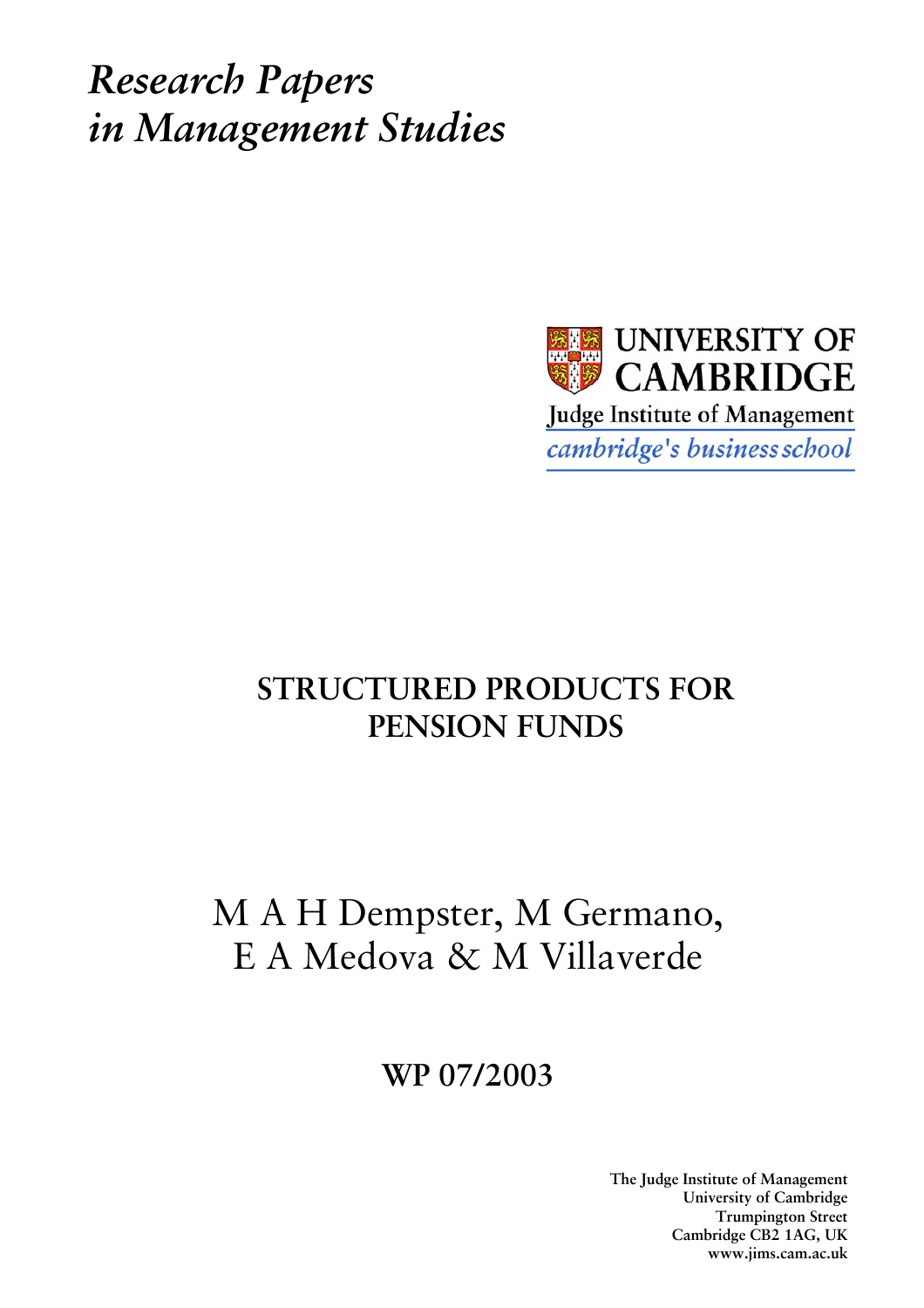These papers are produced by the Judge Institute of Management, University of Cambridge.

The papers are circulated for discussion purposes only. Their contents should be considered preliminary and are not to be quoted without the authors' permission.

## **STRUCTURED PRODUCTS FOR PENSION FUNDS**

### M A H Dempster, M Germano, E A Medova & M Villaverde

### **WP 07/2003**

To appear in: Proceedings of the 2002 IFIP/IIASA/GAMM Workshop on Dynamic Stochastic Optimization, Laxenburg, Austria. Springer Verlag, Berlin.

> Professor M A H Dempster M Germano Judge Institute of Management 1 George's Quay Plaza

Centre for Financial Research Pioneer Investment Management Ltd University of Cambridge George's Quay, Dublin 2, Eire Tel: +44 (0) 1223 339641 Tel: +353 1 6364500 Fax: +44 (0) 1223 339652 Fax: +353 1 6364600 Email: m.dempster@jims.cam.ac.uk Email: matteo.germano@pioneerinvest.ie

Dr E A Medova M Villaverde Centre for Financial Research Centre for Financial Research Judge Institute of Management Judge Institute of Management University of Cambridge University of Cambridge Tel: +44 (0) 1223 339593 Tel: +44 (0) 1223 339651 Fax: +44 (0) 1223 339652 Fax: +44 (0) 1223 339652 Email: e.medova@jims.cam.ac.uk Email: m.villaverde@jims.cam.ac.uk

Please address enquiries about the series to:

Research Support Manager Judge Institute of Management Trumpington Street Cambridge CB2 1AG, UK Tel: 01223 339611 Fax: 01223 339701 E-mail: research-support@jims.cam.ac.uk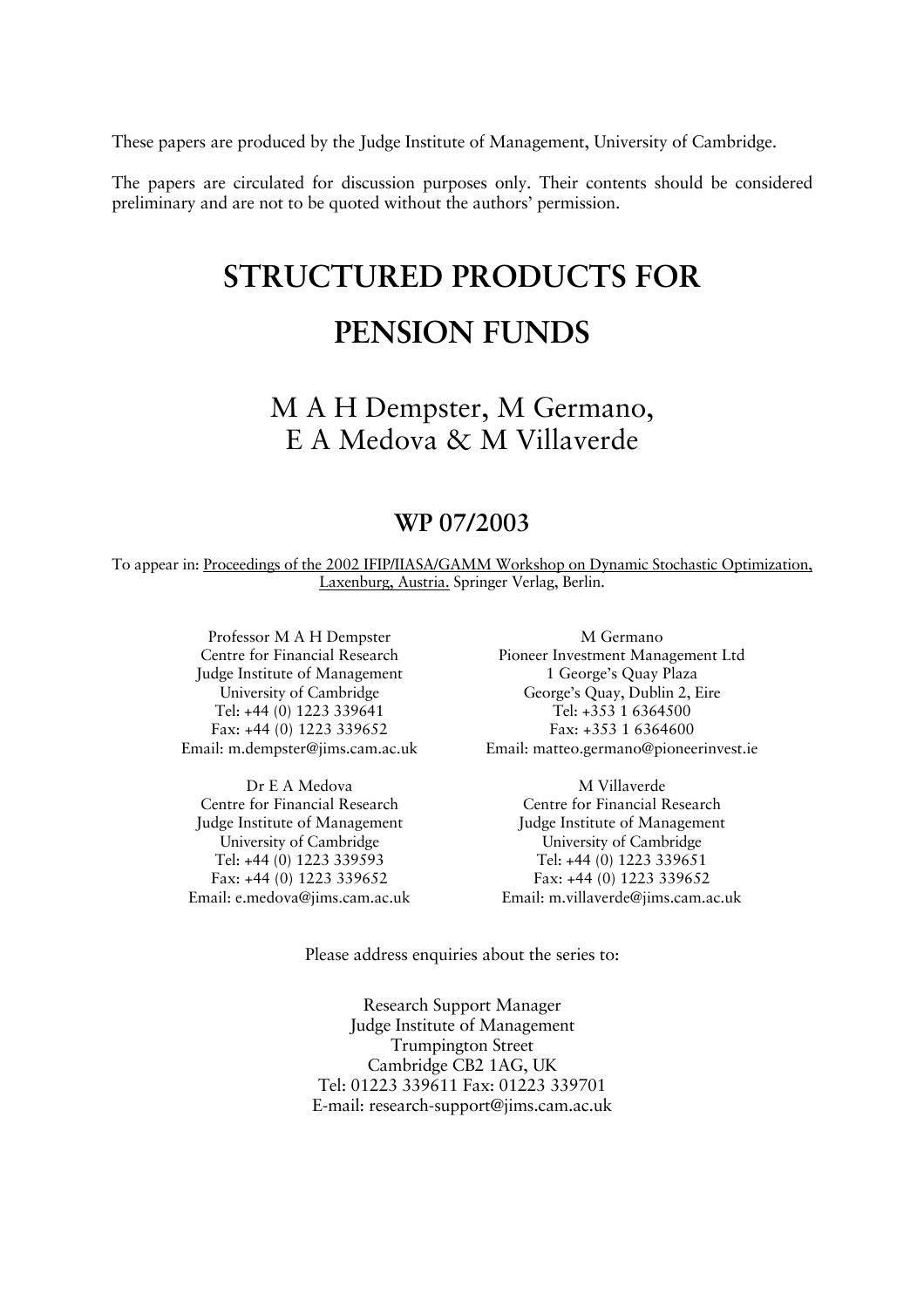### **Structured Products for Pension Funds**

M.A.H. Dempster, M. Germano\* , E.A. Medova, and M. Villaverde

Centre for Financial Research, Judge Institute of Management, University of Cambridge, Cambridge CB2 1AG {mahd2, eam28, mv228}@cam.ac.uk http://www-cfr.jims.cam.ac.uk

> \* Pioneer Investment Management Ltd, 1 George's Quay Plaza, Dublin 2, Eire matteo.germano@pioneerinvest.ie

**Abstract.** This paper introduces the use of dynamic stochastic optimisation for the design of structured products for pension funds. The design of such products involves econometric modelling, economic scenario generation, generic methods of solving optimization problems and modelling of required risk tolerances. In nearly all the historical backtests using data over roughly the past decade the system described (with transactions costs taken into account) outperformed the benchmark S&P500.

#### **1 Introduction**

Defined benefit pension plans and most state schemes are becoming inadequate to cover the gap between the contributions of people while working and their pensions once retired. A long-term minimum guarantee return plan with a variable time-horizon and with the possibility of making variable contributions during the lifetime of the product in addition to the initial contribution is a new investment instrument aimed at attracting investors who are worried about the volatility of financial markets. Although potentially highly profitable for the provider, the design of such instruments is not a trivial task, as it encompasses the need to do long-term forecasting for investment classes and handling a number of stochastic factors together with providing a guarantee. This paper shows that dynamic stochastic optimisation methodology is an ideal technique to solve these kinds of problems.

This paper describes the approach and outcomes of a joint project with a leading firm operating in the European fund management industry to develop a state-of-the-art dynamic asset liability management (ALM) system for pension fund management. The liabilities considered in this paper take the form of guaranteed returns, which we refer to as *quasi-liabilities*.

#### **2 Critical Issues for Pension Fund Management**

Asset liability management concerns optimal strategic planning for management of financial resources in stochastic environments, with market, economic and actuarial risks all playing an important role. The task of a pension fund, in particular, is to attempt to guarantee benefit payments to retiring clients by investing part of their current wealth in the financial markets. The responsibility of the pension fund is to hedge the client's risks, while meeting the solvency standards in force in such a way that all guarantees are met.

Below we list below some of the most important issues a pension fund manager has to face in the determination of the optimal asset allocations over the time to product maturity.

#### *Stochastic nature of asset returns*

The future asset returns over the life of the product are unknown. It is critical that the portfolio decisions are based on a realistic representation of these returns.

#### *Long investment horizons*

The typical investment horizon is very long (30 years). This means that the fund portfolio will have to be rebalanced many times and can make "buy&hold" Markowitz-style portfolio optimisation inefficient. Multiperiod techniques are needed to take explicitly into account the on-going rebalancing of the asset-mix.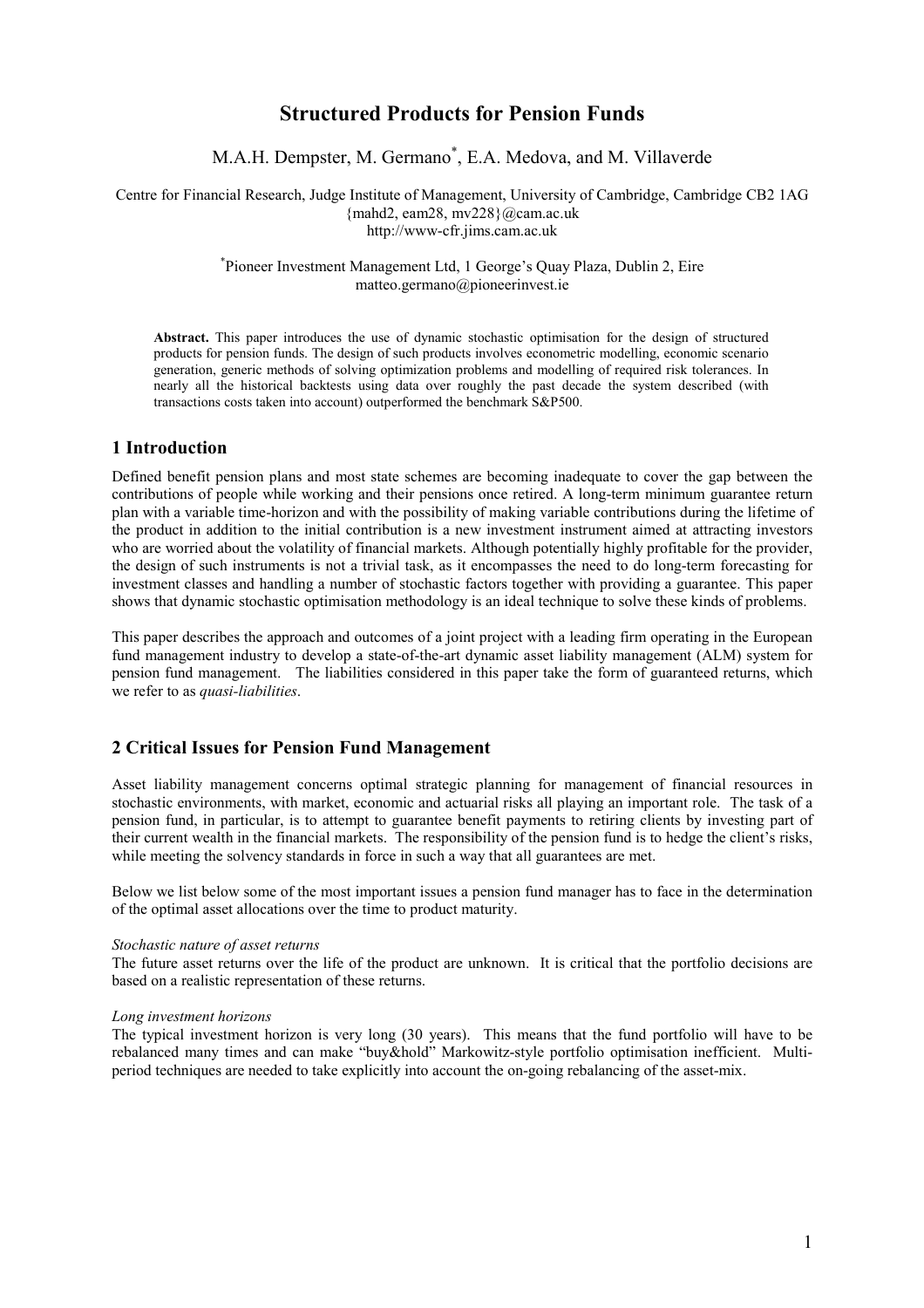#### *Risk of under-funding*

There is a very important requirement to monitor and manage the probability of under-funding for both individual clients and the fund, that is the probability that the pension fund will not be able to meet its targets without resort to its parent guarantor.

#### *Management constraints*

The management of a pension fund is also dictated by a number of solvency requirements which are put in place by the appropriate regulating authorities. These constraints greatly affect the suggested allocation and must always be considered. Moreover, since the fund's portfolio must be actively managed, the markets' bid-ask spreads, taxes and other frictions must also be modelled.

#### **3 Pension Fund Management Through Stochastic Optimization**

Most firms currently use *static* portfolio optimisation, such as the Markowitz mean-variance allocation [15], which is short-sighted and when rolled forward can lead to radical portfolio rebalancing unless constrained by the portfolio manager. Although such models have been extended to take account of liabilities in terms of expected solvency (surplus) levels (see e.g. [18]), many difficulties with static models remain. In practice fund allocations are likely to be wealth dependent and face time-varying investment opportunities, path-dependent returns due to cash flows and transactions costs. Hence *all* conditions necessary for a sequence of myopic static model allocations to be dynamically optimal are likely to be violated [20, pp 9-11].

By contrast, the dynamic stochastic programming models incorporated in the system described below automatically hedge current portfolio allocations against future uncertainties over a longer horizon, leading to more robust decisions and previews of possible future problems and benefits. It is this feature and its ability to incorporate different attitudes to risk that make dynamic stochastic optimisation the most natural framework for the effective solution of pension fund ALM problems.

Strategic ALM requires the dynamic formulation of portfolio rebalancing decisions together with appropriate risk management in terms of a *dynamic stochastic optimisation problem*. Decisions under uncertainty require a complex process of future prediction or projection and the simultaneous consideration of a number of alternatives, some of which must be optimal with respect to a given objective or utility function. The problem is that these decisions are only *known* to be optimal or otherwise *after* the realisation of all random factors involved in the decision process. In dynamic stochastic optimisation the unfolding uncertain future is represented by a large number of future scenarios (see e.g [14] and the references therein) and contingent decisions are made in stages according to tree representations of future data and decision processes. The initial – *implementable stage* – decisions are made with respect to all possible variations of the future (in so far as it is possible to predict and generate this future) and are thus hedged within the constraints against all undesirable outcomes. Each particular optimisation problem is formulated for a specific application combining the goals and the constraints reflecting risk/return relationships. The dynamic nature of stochastic optimisation: decisions – observed output – next decisions – etc … allows a choice of strategy which is the best suited for the stated objectives. For example, for pension funds the objective may be a guaranteed return with a low unexpected risk and decisions reviewed every year.

Figure 1 summarizes the processes, models, data and other inputs required to construct a strategic system for dynamic asset liability management with periodic portfolio rebalancing. It should be noted that knowledge of several independent highly technical disciplines is required in addition to professional domain knowledge.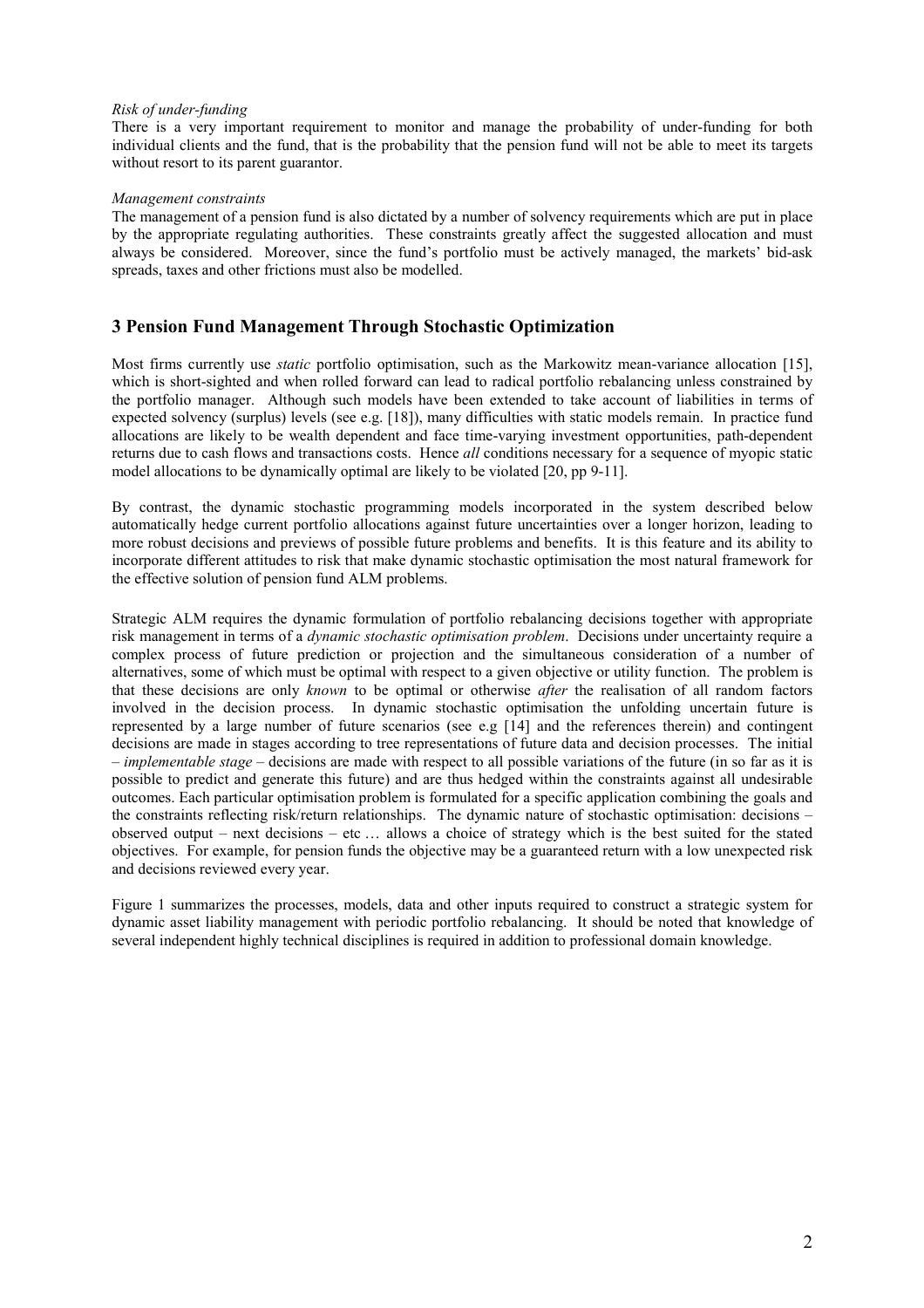

**Fig. 1.** Strategic financial planning data requirements, models and objectives

Implementing the dynamic stochastic optimisation methodology can be highly non-trivial. The investment fund will naturally want its set of potential investments to be as large as possible. Thus, it will want the option to invest in global assets ranging from relatively low risk, such as cash, to relatively high risk, such as emerging markets equity. The inclusion of such assets greatly increases the complexity and the amount of uncertainty in the problem since it necessitates the modelling to some degree of not only the asset returns, but also of exchange rates and correlations. Further sources of complexity arise from the multi-period nature of the problem and frictions such as market transaction costs and taxes. However, the advance of computing technology and the development of effective algorithms have made dynamic stochastic optimisation problems significantly more tractable. We have applied the *Stochastics*<sup>TM</sup> optimisation system [8] to solve pension fund management problems with global investments and have shown that it outperforms alternatives by analysing the returns of its recommended portfolio decisions in terms of the appropriate Sharpe ratio [10].

#### **Dynamic stochastic optimization model**

We focus here on *strategic asset allocation* which is concerned with allocation across broad asset classes such as equity and bonds of a given country. The canonical pension fund problem is as follows:

*Given a set of assets, a fixed planning horizon and a set of rebalance dates, find the trading strategy that maximizes utility subject to the constraints.*

Different pension plan instruments are given by alternative utility functions (fund risk tolerances) and the specification of risk management objectives through the constraints.

We consider a discrete time and space setting. It is assumed that the fund operates from the view point of one currency which we call the *home currency*. There are T+1 times (the first T are decision points) indexed by t=1,...,T+1, where T+1 corresponds to the planning *horizon* at which no decisions are made. Uncertainty is represented by a finite set of time evolutions of states of the world, or *scenarios*, denoted by  $\omega \in \Omega$ . Assets take the form of *equity*, *bonds* and *cash*. Let I denote the set of all assets. Let  $x_{it}(\omega)$  denote the amount *held* of asset i between times t and t+1 in state  $\omega$ , and let  $x_{it}^+(\omega)/x_{it}(\omega)$  denote the amount *bought/sold* of asset i at time t in state  $\omega$ . Let  $v_{ii}(\omega)$  denote the *return* on asset i between times t-1 and t in state  $\omega$ , and let  $p_{ii}(\omega)$  denote the *exchange rate* of asset i at time t in state  $\omega$ . A *trading strategy* results in a *wealth before rebalancing* of  $w_t\left(\omega\right)$  for t=2,...,T+1 and  $\omega \in \Omega$ , and a *wealth after rebalancing* of  $W_t\left(\omega\right)$  for t=1,...,T and  $\omega \in \Omega$ .

Subject to the constraint structure, the fund acts by choosing the trading strategy which maximizes the (von Neumann-Morgenstern) *expected utility* of the wealth process which is assumed to take the form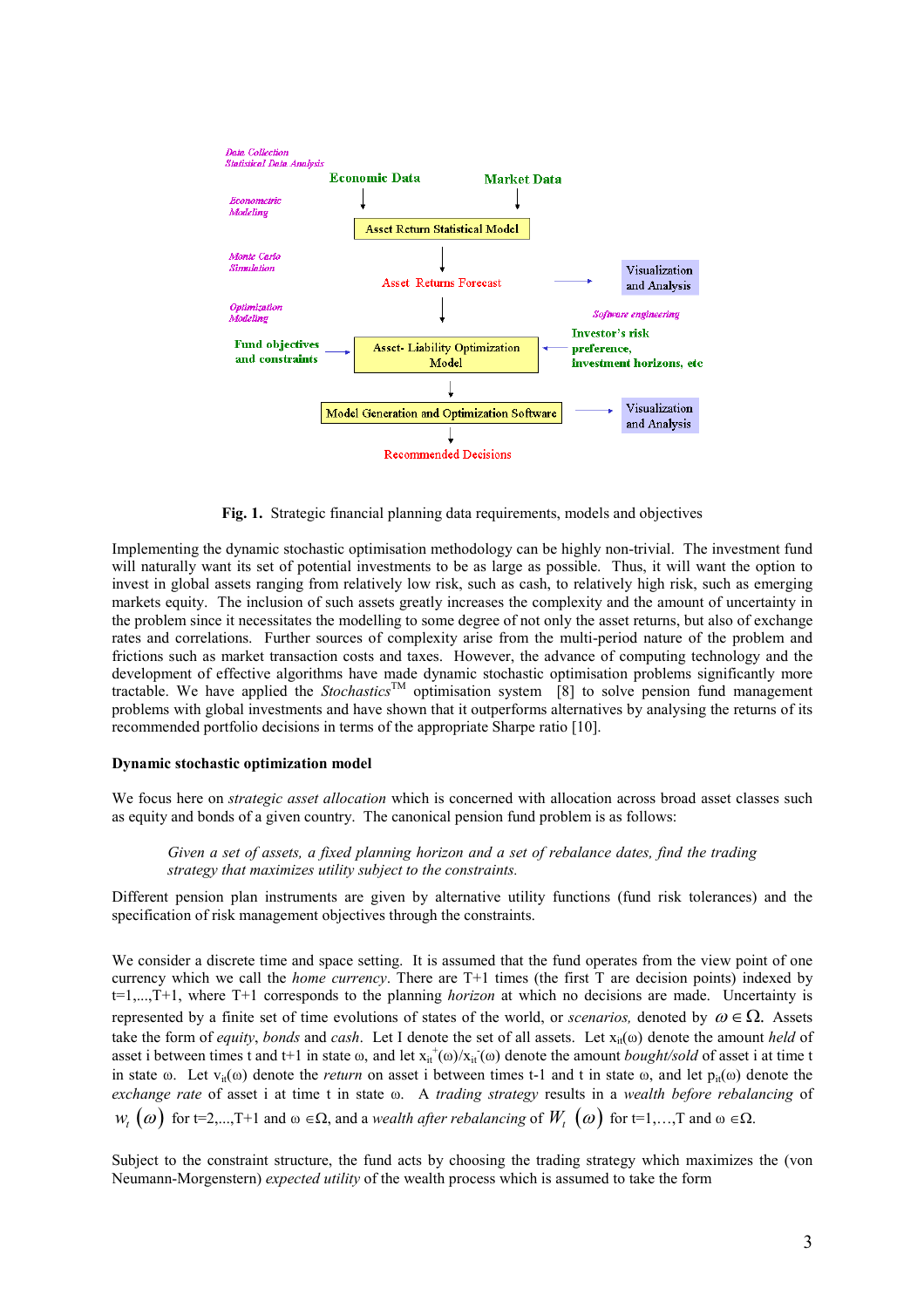$$
E[U(\mathbf{w}_2, ..., \mathbf{w}_{T+1})] = \sum_{\omega \in \Omega} p(\omega) \sum_{t=2}^{T+1} u_t(w_t(\omega)), \quad p(\omega) := 1/|\Omega|,
$$
 (4)

where  $p(\omega)$  is the probability of state  $\omega$ . *Utility functions* are used in our system to represent the general attitude to risk of the fund's participants over a specified fund horizon. For example, short horizon funds which are likely to attract relatively risk averse participants would typically use a different utility than very long horizon funds whose long term participants can afford to tolerate more risk in the short run. In principle different attitudes to risk may be imposed at *each* decision point with the *additively separable* utility U through a sum of different *period utility functions*  $u_1$ ,  $t=2,...,T+1$ , or through a sum of period utility functions with a common form and different period-specific values of its parameters. In practice a common specification of period utility is usually used and adjustment of the period-specific parameter values allows the shaping of the fund wealth distribution across scenarios at a decision point. We consider the following period utility functions:

$$
Exponential (CARA): \ u(w) = -e^{-aw}, \ a > 0 \tag{5}
$$

$$
Downside-quadratic: \quad u(w) = (1-a)w - a(w - \tilde{w})^2, \quad 0 \le a \le 1, 0 \le \tilde{w} \le \infty \tag{7}
$$

Note that the downside-quadratic utility function reduces to the linear utility function  $(u(w)=w)$  for a=0. (Other period utility functions are discussed in [7].)

The basic constraints of the optimization model are those of the dynamic CALM model (*cf*. [4]):

- *Cash balance constraints.* These ensure that the net flow of cash at each time and state is zero and take the form

$$
\sum_{i\in I} p_{ii}(\omega)(gx_{ii}^-(\omega)-fx_{ii}^+(\omega))=0,
$$

where f and g are proportional transaction costs.

*Inventory balance constraints*. These give the amount invested in each asset at each time and state and take the form

$$
x_{it}(\omega) = x_{it-1}(\omega)(1 + v_{it}(\omega)) + x_{it}^{+}(\omega) - x_{it}^{-}(\omega).
$$

This approach, due to Bradley  $&$  Crane [2], allows tax and business modelling structures to be incorporated in constraints (see e.g.[3]).

- *Wealth constraints*. These define the before and after rebalancing wealths at each time and state and take the form

$$
\sum_{i \in I} p_{ii}(\omega)(1 + v_{ii}(\omega))x_{ii-1}(\omega) = w_{i}(\omega)
$$
  

$$
W_{i}(\omega) = \sum_{j \in I} p_{ji}(\omega)x_{ji}(\omega).
$$

Besides these basic constraints, the fund may face the following portfolio restrictions:

- *Solvency constraints*. These constrain the fund wealth at each time to be non-negative and take the form

$$
w_{t}\left( \omega\right) \geq0
$$

- *Cash borrowing/short limits*. These limit the amount borrowed/shorted of an asset and take the form

$$
p_{it}(\omega)x_{it}(\omega)\geq \overline{x_i}
$$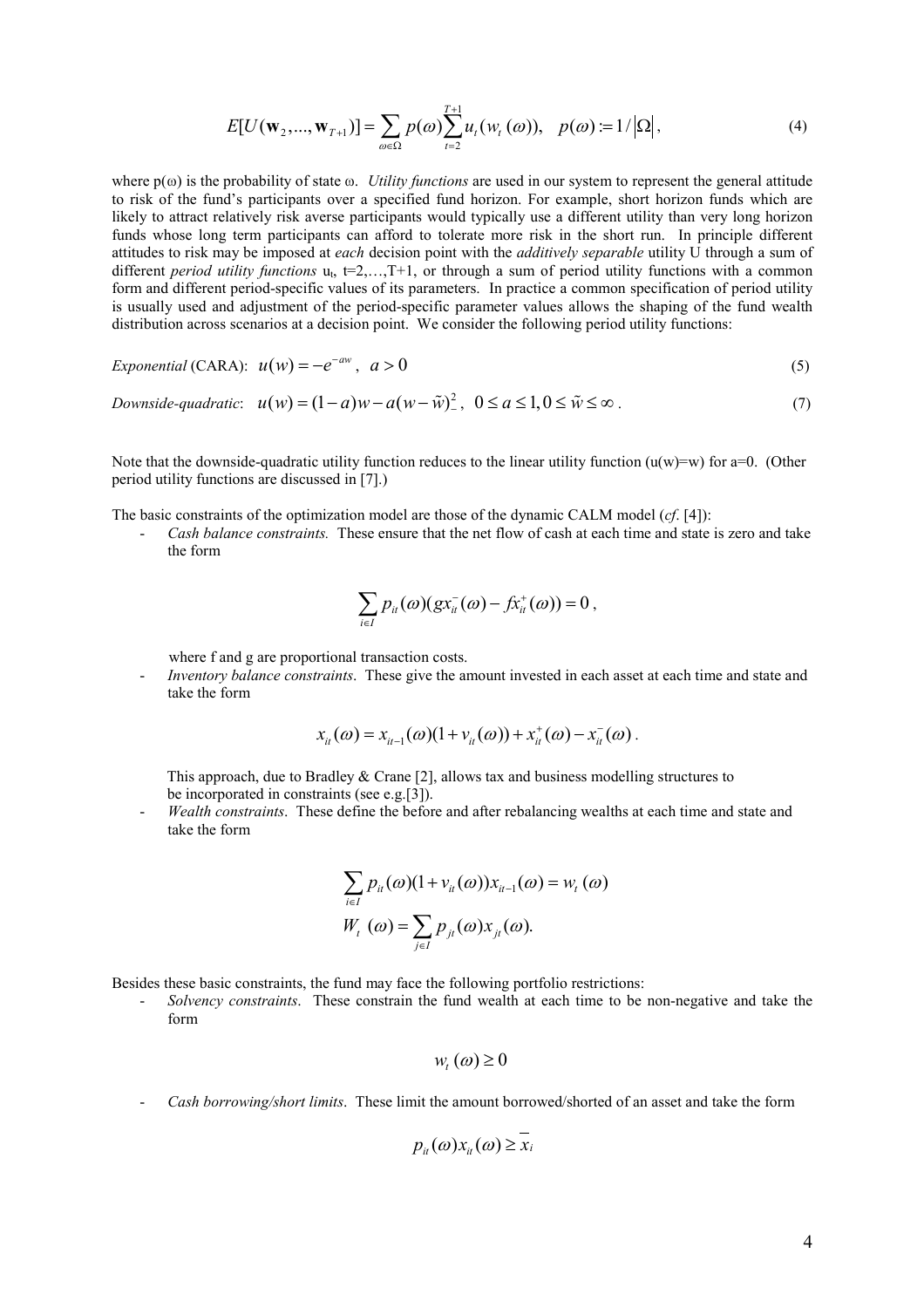*Position limits*. These limit the amount invested in an asset to be less than some proportion of the fund wealth and take the form

$$
p_{it}(\omega)x_{it}(\omega) \leq \phi_i W_t(\omega)
$$

*Turnover (liquidity) constraints*. These limit the change in the amount invested in an asset from one period to the next and take the form

$$
| p_{i}(a) x_{i}(a) - p_{i-1}(a) x_{i-1}(a) | \leq \alpha_{i} W_{i}(a).
$$

All the above constraints are piecewise linear convex.

For backtesting purposes we specify the following three types of constraint structures. T1 constraints have no position limits or turnover constraints, T2 constraints have position limits and no turnover constraints and T3 constraints contain both position limits and turnover constraints. Short selling and borrowing are not allowed in any of these constraint structures. Assuming that the simulated price processes are non-negative, this automatically enforces solvency constraints.

- *Guaranteed return constraints*. The *return guarantee* to an individual investor is absolute given the solvency of the guarantor. In the situation of a banking group such as the fund manager and its parent guarantor this necessitates strategies both to implement the absolute guarantee for individuals and to manage the investment strategy of the fund so as to ensure meeting the guarantee for *all* participants of the fund with a high probability.

Mathematically, this latter goal can be met by imposing a *probabilistic* constraint of the *value at risk* type on the wealth process at specific trading dates, computing expected shortfall across scenarios which fail to meet the fund guarantee and adding the corresponding penalty terms to period objective functions. For example, at the

horizon T+1 or any intermediate date t' this would take the form  $P(\mathbf{w}_{t'} \geq w_{t'}^*) \geq 1 - \alpha$ , where  $\alpha = 0.01$  or

0.05, corresponding to respectively 99% or 95% confidence, and  $w_t^*$  is calculated from the initial wealth and

the guaranteed period rate *r* as  $w_0 (1+r)^{t'}$ . However, such scenario-based probabilistic constraints are extremely difficult to implement in that they convert the convex (deterministic equivalent) large scale optimisation problem to a *nonconvex* one. For practical purposes we have developed the *capital guaranteed products algorithm* implemented for a pension fund using parametric nested optimization techniques [7].

#### **Asset return statistical models**

Our main *asset return model* (BMSIM) used to generate scenarios for the ALM problem is based on a set of continuous time *stochastic differential equations* for the financial and economic dynamics of interest. We then discretise time to obtain the corresponding system of stochastic *difference* equations, *estimate* them econometrically (in the econometric estimation tradition initiated by Wilkie [23,24]) and *calibrate* the output of their simulation with history by various *ad hoc* or semi-formal methods of parameter adjustment. (See, for example,  $[19]$  and  $[6]$ .)

The global structure of this model involves investments in the three major asset classes – cash, bonds and equities – in the four major currency areas – US, UK, EU and Japan  $(JP)$  – together with emerging markets (EM) equities and bonds. Each currency area is linked to the others *directly* via an exchange rate equation and *indirectly* through correlated innovations (disturbance or error terms). Figure 2 shows the structure of the canonical model of a major currency area. The home currency for these models is assumed to be the US dollar, but scenarios can be generated in any of the four major currencies since cross rates are forecast and any other currency (e.g. the Euro) can be taken as the home currency for the statistical estimation. Detailed specifications of this model are given in [1] and [7].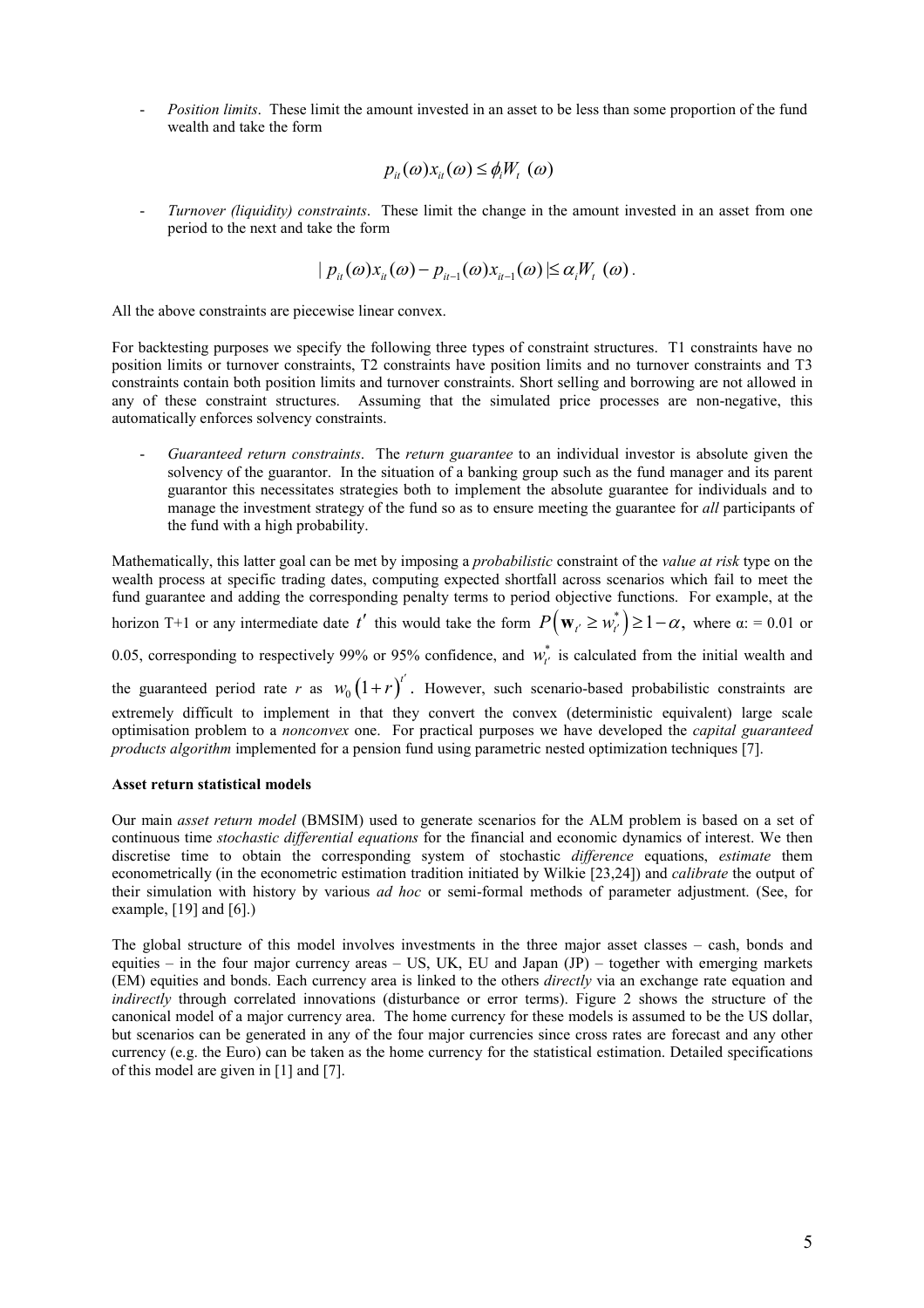

Figure 2. Major currency area detailed model structure

The formulation of the US capital market model with the UK/US exchange rate is given below where S denotes the equity level, R denotes the short term (money market) interest rate, L denotes the long term interest rate, X denotes the exchange rate, C denotes the consumer price index, W denotes the wages level, G denotes GDP and P denotes public sector borrowing.

$$
\frac{\mathbf{S}_{t+1}^{US} - S_t^{US}}{S_t^{US}} = \begin{pmatrix} a_s^{US} + a_{ss}^{US} S_t^{US} + a_{ss}^{US} R_t^{US} + a_{ss}^{US} L_t^{US} + a_{ss}^{US} X_t^{US} + \\ b_{ss}^{US} S_{t-1}^{US} + b_{ss}^{US} R_{t-1}^{US} + b_{ss}^{US} L_{t-1}^{US} + b_{ss}^{US} X_{t-1}^{US} + \\ c_{sc}^{US} C_t^{US} + c_{sw}^{US} W_t^{US} + c_{sc}^{US} G_t^{US} + c_{sp}^{US} P_t^{US} + \\ d_{sc}^{US} C_{t-1}^{US} + d_{sw}^{US} W_{t-1}^{US} + d_{sc}^{US} G_{t-1}^{US} + d_{sp}^{US} P_t^{US} \end{pmatrix} + \sigma_s^{US} \epsilon_{st}^{US} + \\ \frac{\mathbf{R}_{t+1}^{US} - R_t^{US}}{R_t^{US}} = \begin{pmatrix} a_s^{US} + a_{ss}^{US} \left( \frac{S_t^{US}}{R_t^{US}} \right) + a_{ss}^{US} \left( \frac{1}{R_t^{US}} \right) + a_{ss}^{US} \left( \frac{L_t^{US}}{R_t^{US}} \right) + a_{ss}^{US} \left( \frac{X_t^{US}}{R_t^{US}} \right) + \\ b_{ss}^{US} \left( \frac{S_t^{US}}{R_t^{US}} \right) + b_{ss}^{US} \left( \frac{1}{R_t^{US}} \right) + b_{ss}^{US} \left( \frac{L_{t-1}^{US}}{R_t^{US}} \right) + b_{ss}^{US} \left( \frac{X_t^{US}}{R_t^{US}} \right) + \\ c_{sc}^{US} C_t^{US} + c_{sw}^{US} W_t^{US} + c_{sc}^{US} G_t^{US} + c_{sp}^{US} P_t^{US} + \\ d_{sc}^{US} C_{t-1}^{US} + d_{sw}^{US} W_{t-1}^{US} + d_{sc}^{US} G_{t-1}^{US} + d_{sp}^{US} P_{t-1}^{US} + \\ d_{s}^{US} S_{t-1}^{US} + b_{s}^{US} R_t^{US} + a_{s}^{US} R_t^{US} + a_{s}^{US} X_{t-1}^{US} + \\ \epsilon_{t+1}^{US} - L_t^{
$$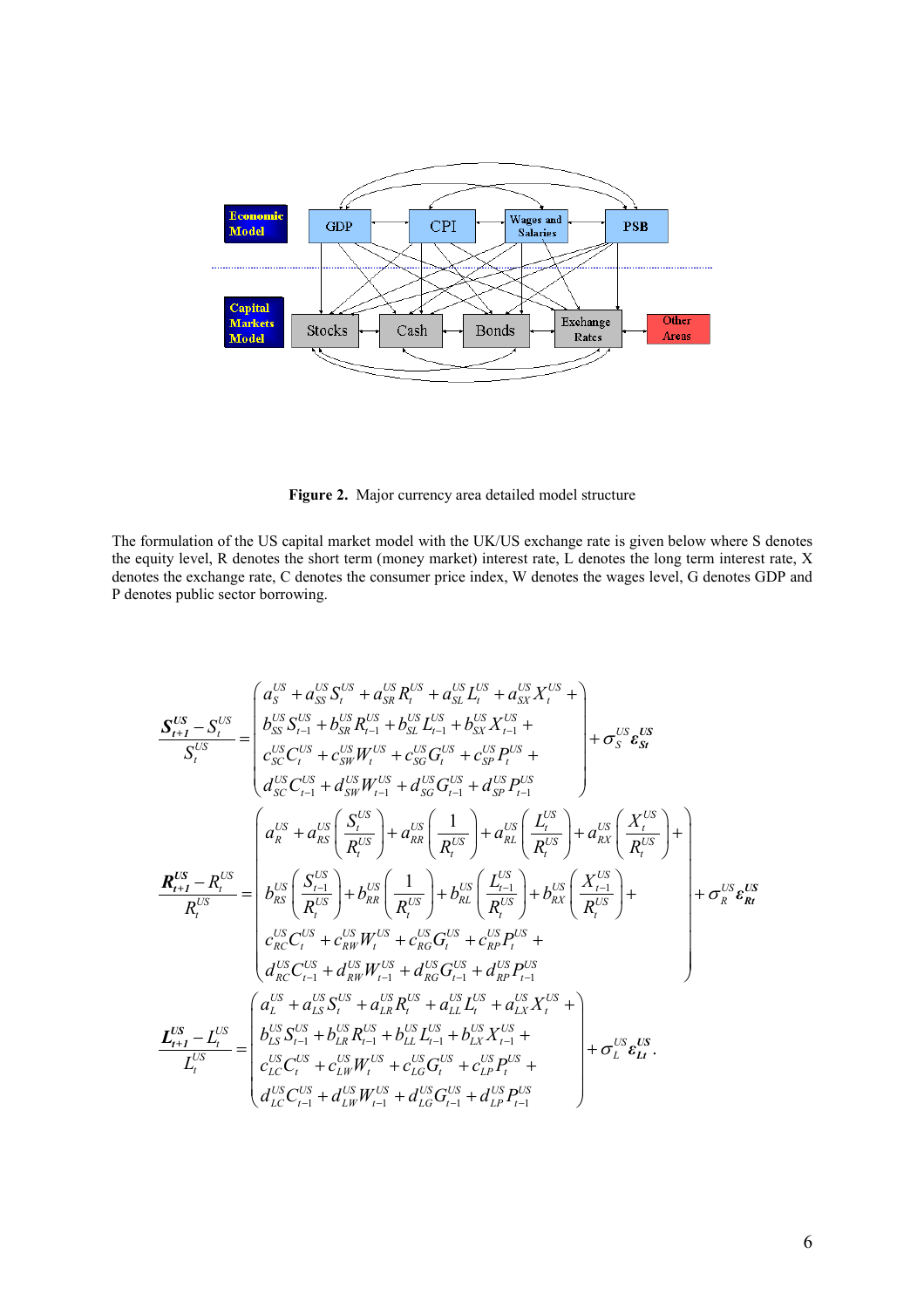$$
\frac{X_{t+1}^{c} - X_{t}^{c}}{X_{t}^{c}} = \left(\begin{array}{c} a_{x}^{c} + a_{x}^{c} \left( \frac{S_{t}^{c}}{X_{t}^{c}} \right) + a_{xR}^{c} \left( \frac{R_{t}^{US} - R_{t}^{c}}{X_{t}^{c}} \right) + a_{xR}^{j} \left( \frac{L_{t}^{US} - L_{t}^{c}}{X_{t}^{c}} \right) + a_{xx}^{c} \left( \frac{1}{X_{t}^{c}} \right) + \\ b_{xR}^{c} \left( \frac{S_{t-1}^{c}}{X_{t}^{c}} \right) + b_{xR}^{c} \left( \frac{R_{t-1}^{US} - R_{t-1}^{c}}{X_{t}^{c}} \right) + b_{xR}^{c} \left( \frac{L_{t-1}^{US} - L_{t-1}^{c}}{X_{t}^{c}} \right) + b_{xx}^{c} \left( \frac{1}{X_{t}^{c}} \right) \end{array}\right) + \sigma_{x}^{c} \mathbf{\varepsilon}_{x}^{c}.
$$

Here and below the a,b,c,d and  $\sigma$  terms are parameters of the model and the  $\varepsilon$  terms are correlated standard normal random variables. All dependent variables in this specification are in terms of returns, while the explanatory variables are in original level or rate form. Although linear in the parameters, this model is second order autoregressive and nonlinear in the state variables, making its long run dynamics difficult to analyse and potentially unstable. Due to its linearity in the parameters this model may be estimated using the *seemingly unrelated regression* (SUR) technique, see e.g. [9, Chapter 11], recursively until a parsimonious estimate is obtained in which all non-zero parameters are statistically significant. Since the work of Theil in the 1970's, it has been demonstrated that there is a gain in efficiency in using SUR vs. OLS if the residuals are correlated across equations and/or the regressors are not the same in each equation.

The formulation of the US economic model is given next.

$$
\frac{\mathbf{C}_{t+1} - \mathbf{C}_{t}}{C_{t}} = \begin{pmatrix} a_{epi_{1}} + a_{epi_{2}}C_{t} + a_{epi_{3}}W_{t} + a_{epi_{4}}G_{t} + a_{epi_{5}}P_{t} \\ + b_{epi_{2}}C_{t-1} + b_{epi_{3}} + W_{t-1} + b_{epi_{4}}G_{t-1} + b_{epi_{5}}P_{t-1} \end{pmatrix} + \sigma_{c}\varepsilon_{t}^{C}
$$
\n
$$
\frac{W_{t+1} - W_{t}}{W_{t}} = \begin{pmatrix} a_{ws_{1}} + a_{ws_{2}}C_{t} + a_{ws_{3}}W_{t} + a_{ws_{4}}G_{t} + a_{ws_{5}}P_{t} \\ + b_{ws_{2}}C_{t-1} + b_{ws_{3}} + W_{t-1} + b_{ws_{4}}G_{t-1} + b_{ws_{5}}P_{t-1} \end{pmatrix} + \sigma_{W}\varepsilon_{t}^{W}
$$
\n
$$
\frac{\mathbf{P}_{t+1} - P_{t}}{P_{t}} = \begin{pmatrix} a_{psb_{1}} + a_{psb_{2}}C_{t} + a_{psb_{3}}W_{t} + a_{psb_{4}}G_{t} + a_{psb_{5}}P_{t} \\ + b_{psb_{2}}C_{t-1} + b_{psb_{3}} + W_{t-1} + b_{psb_{4}}G_{t-1} + b_{psb_{5}}P_{t-1} \end{pmatrix} + \sigma_{P}\varepsilon_{t}^{P}
$$
\n
$$
\frac{\mathbf{G}_{t+1} - \mathbf{G}_{t}}{\mathbf{G}_{t}} = \begin{pmatrix} a_{gdp_{1}} + a_{gdp_{2}}C_{t} + a_{gdp_{3}}W_{t} + a_{gdp_{4}}G_{t} + a_{gdp_{5}}P_{t} \\ + b_{gdp_{2}}C_{t-1} + b_{gdp_{3}} + W_{t-1} + b_{gdp_{4}}G_{t-1} + b_{gdp_{5}}P_{t-1} \end{pmatrix} + \sigma_{G}\varepsilon_{t}^{G}.
$$

This model captures the interactions of the capital markets with the economy in each major currency area. For stability the specification is in terms of returns similar to the capital markets*.* This is again a second order autoregressive model in the state variables which is *linear* in parameters and *nonlinear* in variables*.* It may be estimated using the techniques mentioned above.

The emerging markets equity and bond index returns are modelled with the following AR(1) / GARCH(1,1) processes in a similar fashion as the original work on generalized autoregressive conditional heteroscedasticity models done by Bollerslev (1986) as

$$
\mathbf{y}_{t} = a_{0} + a_{1}y_{t-1} - a_{2}u_{t-1} + \mathbf{u}_{t}
$$
  

$$
\mathbf{u}_{t} = \sqrt{H_{t}}\mathbf{\varepsilon}_{t}
$$
  

$$
H_{t} = b_{0} + b_{1}H_{t-1} - b_{2}u_{t-1}^{2},
$$

where  $y_t$  denotes the index return. These models are estimated using maximum likelihood and the residuals are used to estimate the correlations of their innovations with those of the other state variables.

*Asset classes* are given by data on selected stock indices, government bonds and treasure bills: S&P 500 stock index, FTSE stock index and MSCI Europe stock index; US 3 month T-bill rate and US 30 year T-bond with semi-annual compounding; UK 3 month T-bill rate and UK 20 year GILT rate with semi-annual compounding, and so on. Sources were Data Stream and Bloomberg at monthly frequency from 1977 except for economic variables available only quarterly. Monthly levels were computed for the latter by taking the cube root of the actual quarterly return and finding the corresponding monthly levels between announcements. A consistent database of model data is currently being maintained and updated monthly by the fund manager.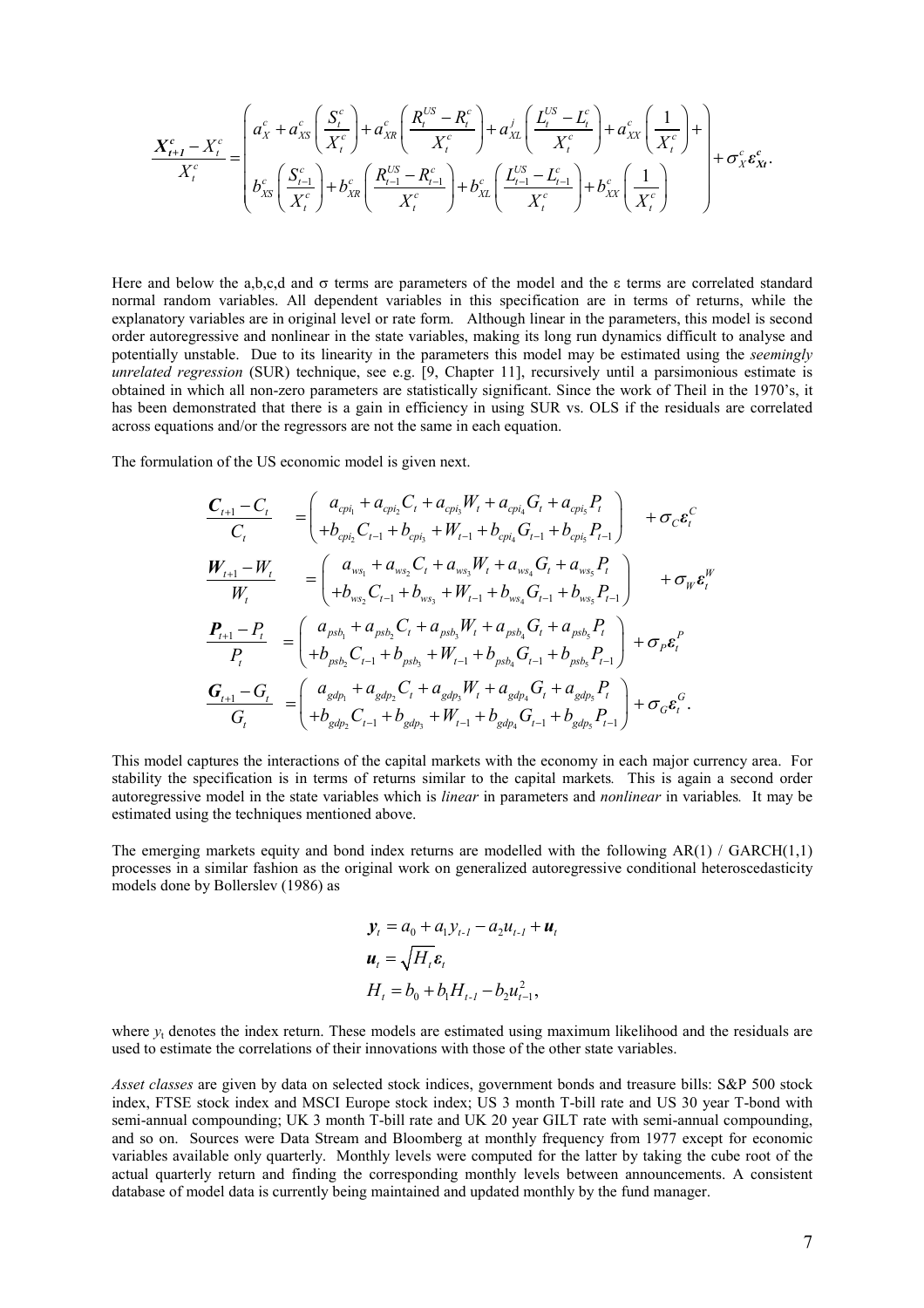Various subsystems of this model have been estimated using the SURE model maximum likelihood estimation procedures of RATS 4.0. For each model the full set of model parameters was first estimated and insignificant (at the 5% level) variables sequentially removed to obtain a parsimonious final model with all statistically significant coefficients. The seemingly unrelated regression nature of the model is obvious as each currency area is directly related only through exchange rates and indirectly related through shocks. In light of Meese & Rogoff's [16, 17] classical view on the inefficacy of macroeconomic explanations of exchange rates even at monthly frequency, after considerable single equation and subsystem analysis we have found that interest rate parity expressed as inter-area short and long rate differences – *together* with other local capital market variables – has significant explanatory power, while purchasing power parity expressed various ways has less (*cf.* [11]).

We found model residuals correlated across equations and a similar level of correlation was also found in actual returns for the same variables and periods of time. Our main econometric finding is that the world's equity markets are linked simultaneously through shocks [1] and [7].

#### **Montel Carlo simulation**

Given initial values of its state variables, asset return scenarios may be simulated without stochastic innovations as a discrete time deterministic dynamical system defining the mean paths of the state variables. The nonlinear dynamics of this deterministic system may be exceedingly complex and the system may rapidly explode or die to zero values of some variables for certain configurations of the (significant) estimated parameters. Graphical emulation of the central tendencies of the historical paths by this deterministic system is a necessary condition for the generation of realistic scenarios by Monte Carlo simulation of the stochastic dynamical system. Intuitions can be developed to make the achievement of reasonably accurate calibrations tractable and we have developed a prototype graphical interface tool *stochgen 3.0* [8] to aid the process graphically.

A second asset return model we have used is is a *vector autoregressive* (VAR) system, VARSIM, which is *stable* in the state variable returns, so that the deterministic system converges to steady state returns and shocks to the corresponding stochastic system are non-persistent. Finally, a third asset return model we have used is a historical bootstrap model, HSIM. This model treats the process generating the historical data as *stationary* with independent increments, and conducts historical simulation by resampling from the empirical distributions of state variable returns constructed from the historical paths over the in-sample period. All these models have been evaluated and we report dynamic stochastic optimisation backtest results for all three approaches to scenario generation for our dynamic ALM problem in our joint project [7] in the next section.

Due to a finite sample of scenarios, there will always be sampling error in the generation of scenario return distributions relative to the calibrated estimated system model. This can lead to serious errors and spurious arbitrages in subsequent portfolio optimisation. However these may be suppressed by ensuring that the sample return distributions corresponding to all generated scenarios at a specific point in time have two moments matched to those of the statistical model underlying the simulations [12, 13, 21].

In order to mirror reality the alternative unfolding future scenarios in the model must be organized in a *tree* form. Each path from the root to a leaf node in the tree *represents* a scenario and the nodes represent decision points – forward portfolio rebalances. The root node represents the initial *implemented* decision that is an initial portfolio balance. Note that the Monte Carlo simulation of scenarios corresponding to a given scheme is a nontrivial matter requiring generic software to handle a complex simulator. We have used the generic *stochgen 2.3* software of the *Stochastics*TM toolchain for dynamic stochastic optimisation [8]. The *stochgen* software must handle at each node multiple conditional stochastic simulations of versions of the asset return model initialised by the data at the node and two previous timesteps (months) along the scenario path. Notice that the simulation time step (a month) is much shorter than the decision point frequency (for forward portfolio rebalancing: quarterly, semi annually or annually). In the backtests reported below balanced scenario trees with high initial branching were used.

#### **4 System Historical Backtests**

A number of historical backtests have been run on variants of the global model, see [21] for complete details. The aims of these tests were several. First, we wished to evaluate how well the system would have performed had it been implemented in practice relative to a benchmark. Since each backtest is performed from the point of view of a US dollar-based firm, the benchmark used is the S&P 500. Second, we wished to understand the impact of alternative utility functions on optimal portfolio decisions. Thirdly, we were interested in what effects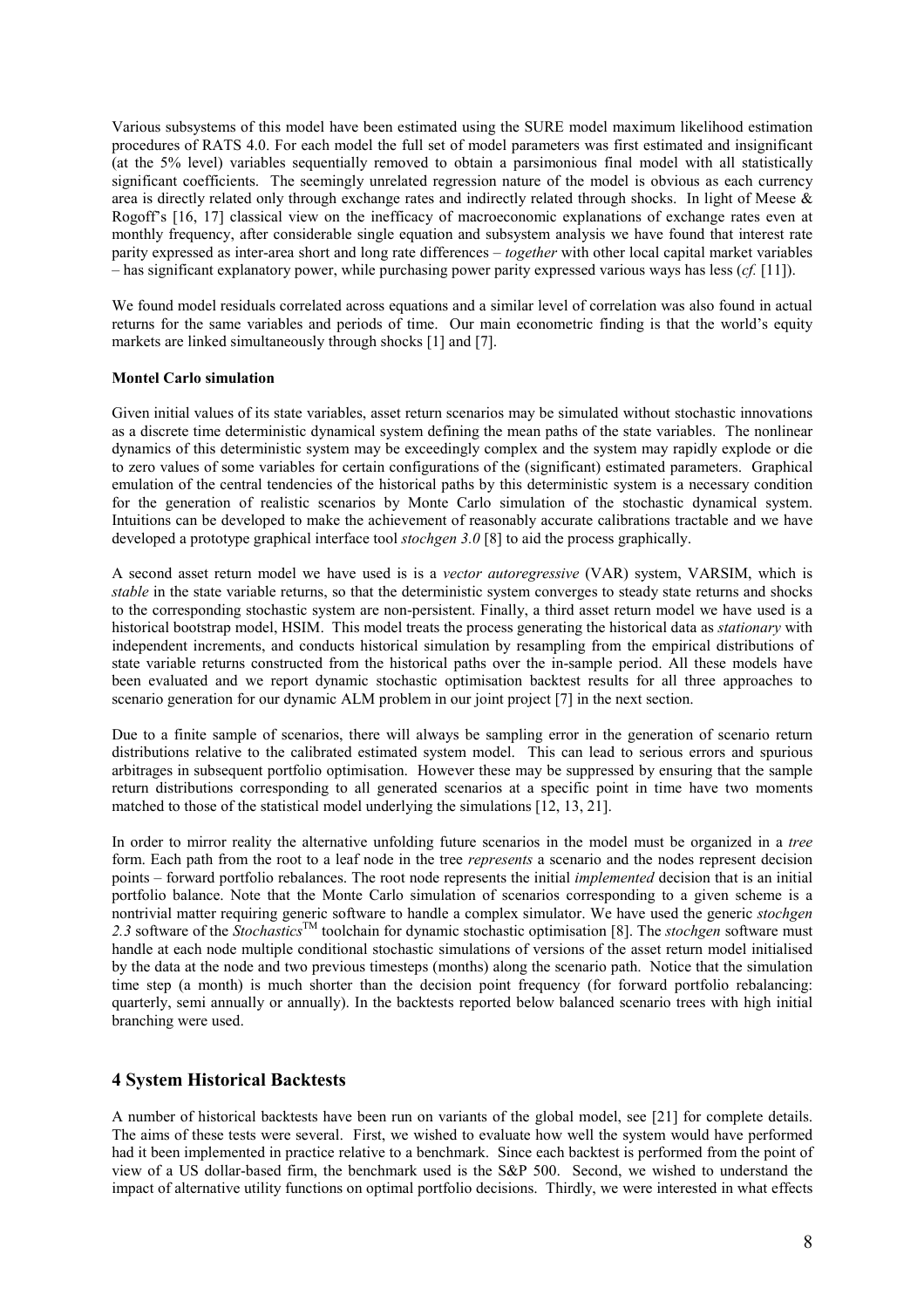imposing the practical diversification and liquidity (turnover) constraints would have on backtest returns. A comparison of backtests for single and multi period formulations of ALM problems can be found in [21]. All portfolio rebalances are subject to a 1% value tax on transactions which of course does not apply to the benchmark index. Monthly data were available from July 1977 to August 2002.

Table 1 shows the results in terms of annualised returns of a typical backtest with a 2 year telescoping horizon and semi-annual rebalancing from February 1999 to February 2001 using a model with 8192 scenarios, a 128.16.2.2 branching structure and a terminal wealth criterion. During this period the S&P500 returned 0 percent. With no position limits the model tends to pick the best asset(s) and so in this case a high annual historical return to the chosen low diversification portfolios is an indication of the predictive merits of the tuned econometric model used to generate the scenarios. When more realistic constraints are imposed in this test however portfolios become well diversified and there is little to choose from in the results corresponding to the various attitudes to risk. However, performance is improved by the use of the emerging market asset returns even though they were actually not used in the optimal portfolios. Corresponding results for the addition of the US economic model to the system are mixed. When this backtest was extended one period to August 2001 – when the S&P500 annualised return over the 2.5 year period was  $-2.3%$  – similar results were obtained with the best position limited result being 6.8% per annum for the downside-quadratic utility and target wealth a 61% increase over the period.

| <b>Table 1.</b> Asset allocation backtests: Annualised returns from February 1999 – 2001 |  |  |  |  |
|------------------------------------------------------------------------------------------|--|--|--|--|
|------------------------------------------------------------------------------------------|--|--|--|--|

|                         |           | <b>Capital Markets</b> |           | <b>Capital Markets + Emerging</b><br><b>Markets</b> | <b>Capital Markets + Emerging</b><br><b>Markets + US Economic</b><br><b>Model</b> |            |  |
|-------------------------|-----------|------------------------|-----------|-----------------------------------------------------|-----------------------------------------------------------------------------------|------------|--|
| <b>Utility Function</b> | No Limits | 20% Limits             | No Limits | 20% Limits                                          | <b>No Limits</b>                                                                  | 20% Limits |  |
| <b>Linear</b>           | 91%       | 9%                     | 92%       | 10%                                                 | 31%                                                                               | 11%        |  |
| Downside-quadratic      | 54%       | 9%                     | 70%       | 11%                                                 | 29%                                                                               | 9%         |  |
| <b>Exponential</b>      | 72%       | 9%                     | 92%       | 10%                                                 | 51%                                                                               | 11%        |  |

A summary of backtest results using the downside-quadratic utility function is given in Table 2. Taken altogether this utility function appears to be most effective and limited tests with other utility functions confirm the results in Table 2.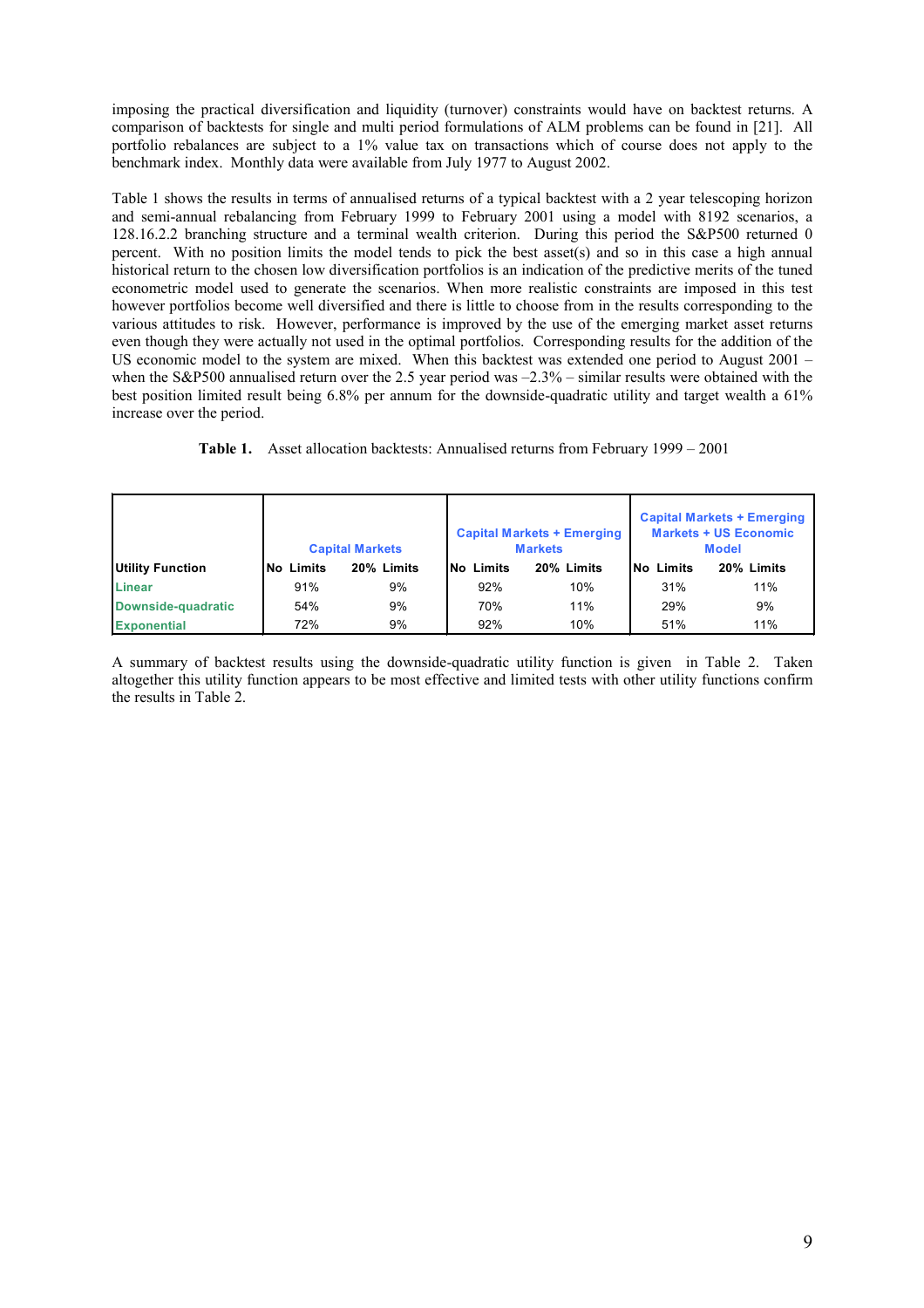|  |  | Table 2. Summary of historical backtests <sup>1</sup> |  |
|--|--|-------------------------------------------------------|--|
|--|--|-------------------------------------------------------|--|

<span id="page-11-0"></span>

| Initial    | $Out-of-$ | Length    | Asset Return Model         | Simulator     | Number of   | Rebalance   | Risk        | Horizon        | <b>Constraint Annualised</b> |                          | <b>S&amp;P 500</b>       |            |
|------------|-----------|-----------|----------------------------|---------------|-------------|-------------|-------------|----------------|------------------------------|--------------------------|--------------------------|------------|
| Estimation | sample    |           |                            |               | Scenarios k | Frequency   | Management  |                | Return $\%$                  |                          | Benchmark                |            |
| Period     | Period    |           |                            |               |             |             | Criterion   |                | (see Section 5.4)            |                          |                          | Annualised |
|            |           |           |                            |               |             |             |             |                |                              |                          |                          | Return $%$ |
|            |           |           |                            |               |             |             |             |                | T <sub>1</sub>               | T <sub>2</sub>           | T <sub>3</sub>           |            |
| 1972-1990  | 1990-1995 | 5 years   | 3 areas (ex Japan)         | <b>BMSIM</b>  | 4           | annual      | terminal    | telescoping    | 10.33                        | 9.34                     | $\overline{\phantom{a}}$ | 7.41       |
| 1992-1996  | 1996-2001 | 5 years   | 4 areas                    | <b>BMSIM</b>  | 4           | annual      | terminal    | telescoping    | 13.36                        | 7.13                     | $\overline{\phantom{0}}$ | 14.12      |
| 1992-1996  | 1996-2001 | 5 years   | 4 areas                    | <b>VARSIM</b> | 4           | annual      | terminal    | telescoping    | 1.51                         | 8.30                     | $\overline{\phantom{0}}$ | 14.12      |
| 1992-1999  | 1999-2001 | 2.5 years | 4 areas                    | <b>BMSIM</b>  | 8.2         | semi-annual | terminal    | telescoping    | 27.89                        | 6.48                     | 2.69                     | $-2.30$    |
| 1992-1999  | 1999-2001 | 2.5 years | $above + emerging$ markets | <b>BMSIM</b>  | 8.2         | semi-annual | terminal    | telescoping    | 16.98                        | 5.72                     | 3.38                     | $-2.30$    |
| 1992-1999  | 1999-2001 | 2.5 years | $above + US economy$       | <b>BMSIM</b>  | 8.2         | semi-annual | terminal    | telescoping    | 19.16                        | 4.64                     | $-0.38$                  | $-2.30$    |
| 1992-1999  | 1999-2001 | 2.5 years | 4 areas                    | <b>VARSIM</b> | 8.2         | semi-annual | terminal    | telescoping    | $-6.40$                      | $\sim$                   | $-3.92$                  | $-2.30$    |
| 1990-1996  | 1996-2001 | 5 years   | 4 areas                    | <b>BMSIM</b>  | 8.2         | annual      | all periods | telescoping    | 8.54                         | $\overline{\phantom{a}}$ | 8.37                     | 14.12      |
| 1990-1996  | 1996-2001 | 5 years   | 4 areas                    | <b>VARSIM</b> | 8.2         | annual      | all periods | telescoping    | 5.78                         | 9.99                     | 9.37                     | 14.12      |
| 1990-1996  | 1996-2001 | 5 years   | 4 areas                    | <b>HSIM</b>   | 8.2         | annual      | all periods | telescoping    | 4.95                         | $\sim$                   | 6.04                     | 14.12      |
| 1972-1991  | 1991-2001 | 10 years  | 4 areas                    | <b>VARSIM</b> | 8.2         | annual      | all periods | 5-year rolling | 3.56                         |                          | 9.98                     | 12.72      |

 $1 \cdots$ " entries not calculated.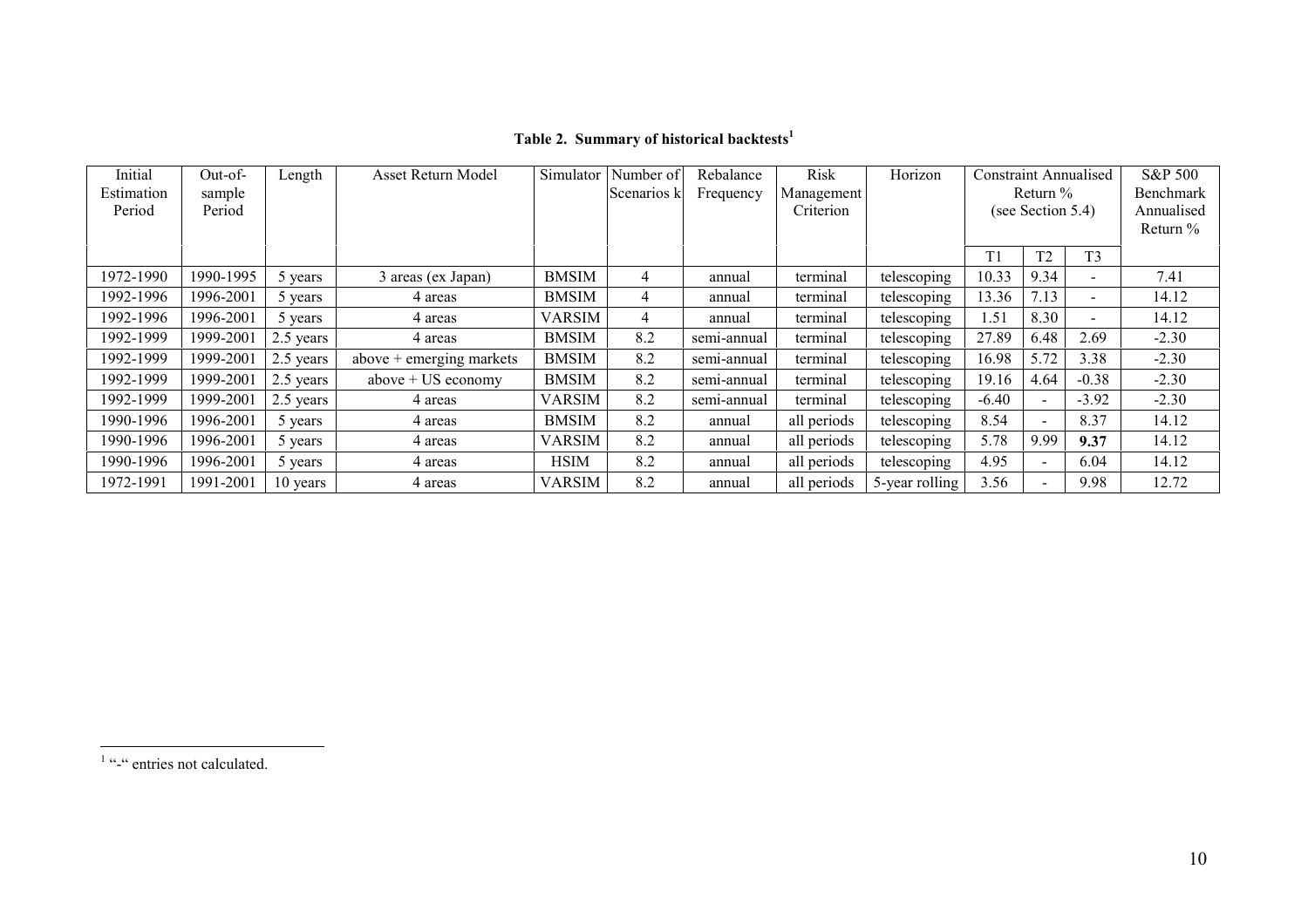Note here that imposing the practical liquidity and turnover (T3) constraints, which could be expected generally to reduce returns, sometimes led to significantly increased returns. Overall, we found that the imposition of the T3 constraints in the model forced its decisions to take full advantage of the information in future scenarios and optimal forward rebalances to result in well diversified portfolios and significant improvement in historical backtest performance.

#### **5 Conclusions**

This paper has described the use of dynamic stochastic optimisation methodology for structured products for pension fund management. Practical solutions to the design of guaranteed return investment products for pension funds have been outlined. In nearly all the historical backtests using data over roughly the past decade the global asset allocation system outperformed the S&P500 when transactions costs are taken into account. Nearly all system returns for the nonlinear statistical model were positive – even through the recent high tech crash. Thus the dynamic stochastic optimisation approach to pension fund management is a practical reality today.

**Acknowlegements.** The authors would like to express their gratitude to the Pioneer Investments and its parent company UniCredito Italiano for their continuing support. The project could not have been undertaken without the creativity and contributions of our colleagues (past and present): S. Arbeleche, G. Cipriani, G. Consigli, M. Ferconi, J.E. Scott and G.W.P. Thompson, to whom we wish to record our heartfelt appreciation and thanks.

#### **References**

- 1. Arbeleche, S. & Dempster, M.A.H. (2003). Econometric modelling for global asset and liability management. Working Paper, Centre for Financial Research, University of Cambridge, in preparation*.*
- 2. Bradley, S. P. & Crane, D. B. (1972). A dynamic model for bond portfolio management. *Management Science*, **19**, 131-151.
- 3. Carino, D. R., Kent, T., Myers, D.H., Stacy, C., Sylvanus, M., Turner, A. L., Watanebe, K. & Ziemba, W. T. (1994). The Russell-Yasuda Kasai model: An asset/liability model for a Japanese insurance company using multistage stochastic programming. *Interfaces*, **24**, 29-49.
- 4. Consigli, G. & Dempster, M. A. H. (1998). The CALM stochastic programming model for dynamic asset-liability management. In Ziemba & Mulvey (1998), *op. cit.,* 464-500.
- 5. Dempster, M. A. H. & Ireland, A. M. (1988). A financial expert decision support system. In *Mathematical models for decision support*. NATO ASI Series F48, G. Mitra, ed. Springer-Verlag, 415-440.
- 6. Dempster, M. A. H. & Thorlacius, A. E. (1998). Stochastic simulation of international economic variables and asset returns: The Falcon Asset Model. *Proceedings of the 8th International AFIR Colloquium*. Institute of Actuaries, London, 29-45.
- 7. Dempster, M. A. H., Germano, M., Medova, E. A. & Villaverde, M. (2002). Global asset liability management. *British Actuarial Journal,* **9**, forthcoming (with discussion).
- 8. Dempster, M. A. H., Scott, J. E. & Thompson, G. W. P. (2003). To appear in: Stochastic modelling and optimization using STOCHASTICS™. In *Applications of Stochastic Programming.* S. W. Wallace & W. T. Ziemba, eds. MPS-SIAM Series on Optimization. Society for Industrial and Applied Mathematics, forthcoming.
- 9. Hamilton, J. D. (1994). *Time series analysis*. Princeton University Press.
- 10. Hicks-Pedron, N. (1998). Model-based asset management: A comparative study. PhD Thesis, Centre for Financial Research, University of Cambridge.
- 11. Hodrick, R. & Vassalou, M. (2002). Do we need multi-country models to explain exchange rate and interest rate and bond return dynamics. *Journal of Economic Dynamics and Control*, **26**, 1275-1299.
- 12. Hoyland, K, Kaut, M. & Wallace S. W. (2001). A heuristic for generating scenario trees for multistage decision problems. Working Paper, Molde University College, Molde, Norway.